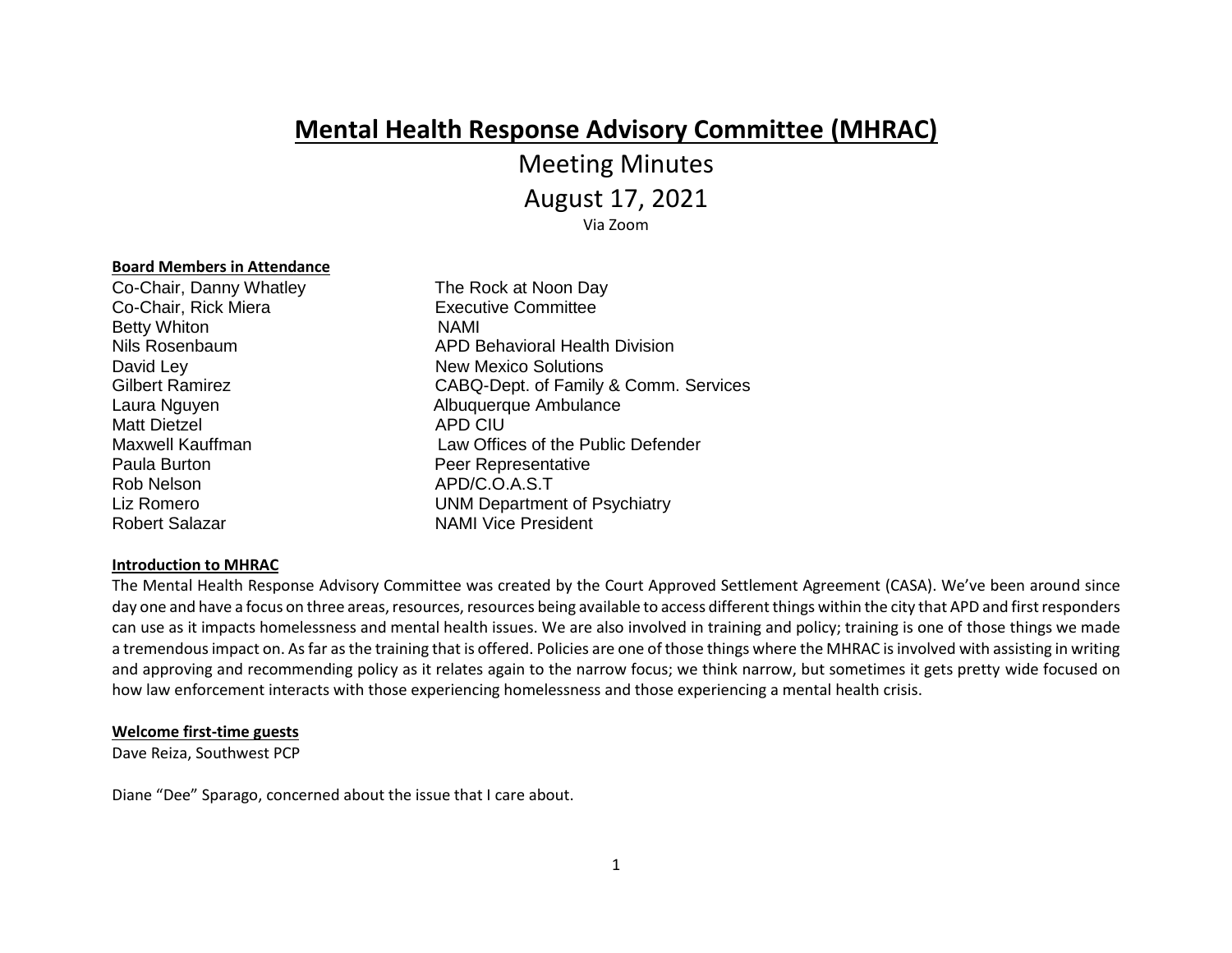Renae McDermott, APD Academy recently brought on Commander

Diane McDermott, Police Oversight

Megan Aragon, Albuquerque Police Department (APD) Crisis Intervention Unit, Clinician

Lisa Casman, New Hire to T and C Management

D'Albert Hall, Deputy Director, Albuquerque Community Services (ACS)

Terysa Bowie, Albuquerque Police Department (APD), Tactical Commander

Tanya Marquez, Women of Deliverance

#### **Approval of meeting minutes**

1<sup>st</sup> Motion – David Ley 2<sup>nd</sup> Motion – Rick Miera All were in favor of minutes as written upon the correction stated above.

#### **Public Comment (Two minutes per person, 15 minutes total)**

#### David Ley

Conversation with APD reports the department is training officers to only clear an encampment, without ACS that have exigent circumstances. Also, I understand the city is working on a proto call for the specific circumstance of encampment removal.

#### Max

The principles of the SOP and encampment removals when officers are involved.

#### Lisa Huval

The City has released a draft policy for addressing encampments on public property. Multiple departments are involved in policy-making. The process of the draft policy in addressing encampments; they'll post notices and services and resources, then make the referral to ACS through the encampment team.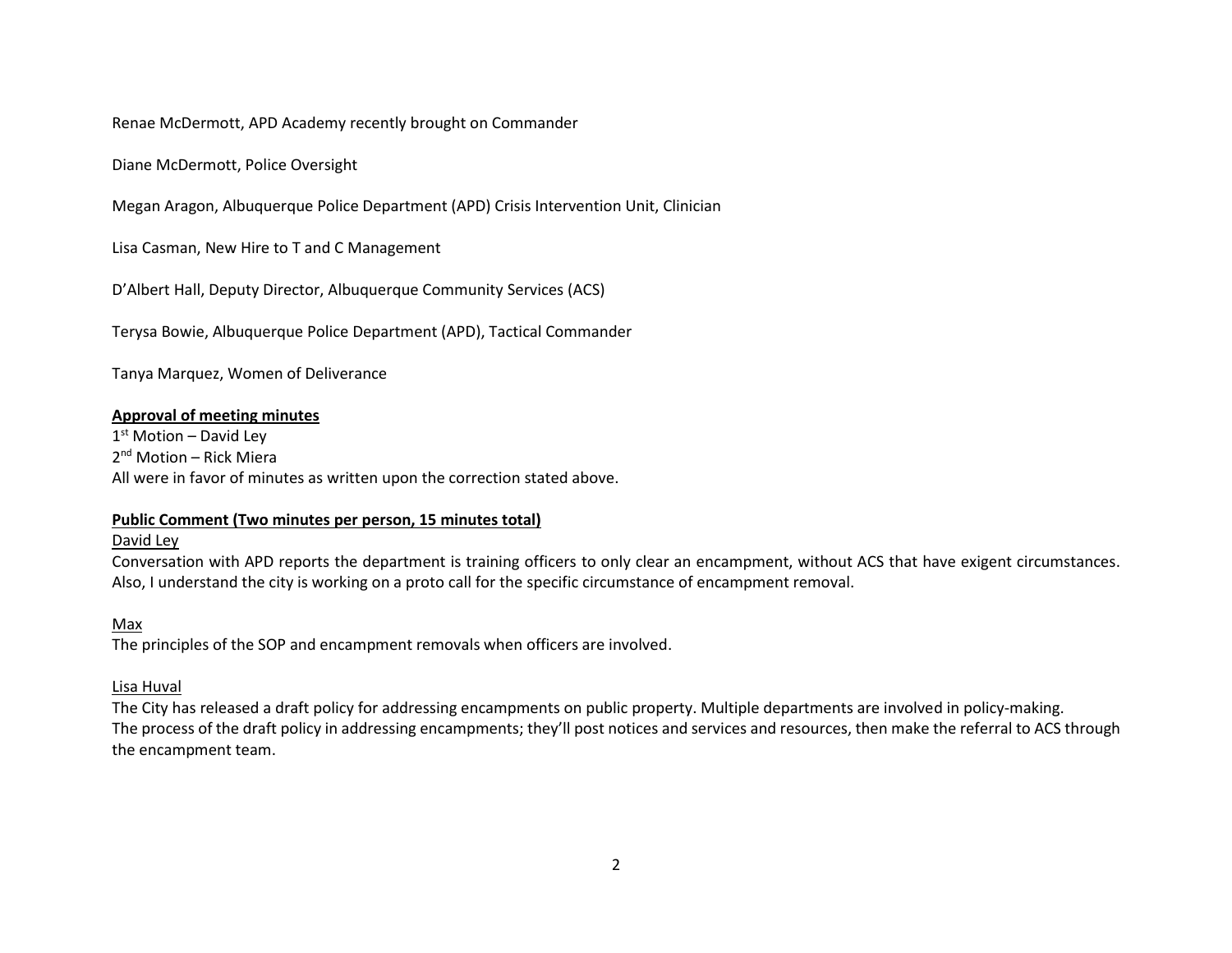# D'Albert

Our street outreach team will be the primary contact to link individuals to services and resources. Behavioral responders, which will be dispatched through AFR, and is a separate team from the outreach team.

# Danny

Q. Who will dispatch the calls?

# D'Albert

A. It depends on the severity, some will come through 9-1-1 and some will come through sources (i.e. 311…).

Rick Q. Which teams work eight to five?

# D'Albert

A. We are still developing our teams, currently we are eight to five, but hope to develop a 24-Hour response team.

# Deputy Chief Jaramillo

AFR has trained ACS new hires on safety, radio use, CPR, and Narcan and will continue to train as their team builds. We are still sorting out the way the calls will be divided out to ACS and the Behavioral Health Team.

#### Commander Dietzel

The City Administration recently went to Phoenix and Tucson for a site visit. On the first day, we met with the Assistant Chief of Police. Their system sends out the police first, they do warrant sweeps, they take people to jail and non-profits come and handle anything that is left over, property, people, etc. I feel, in comparison, our system works better for us.

#### Jeremy Lihte

Q. Family and Community Services Department, was the encampment removal handed over to ACS, or is it collaborative?

# Lisa Huval

A. No. The encampment team is under the Clean City Division and not ACS.

#### Danny

Q. Is the property going to be mentioned in the draft policy?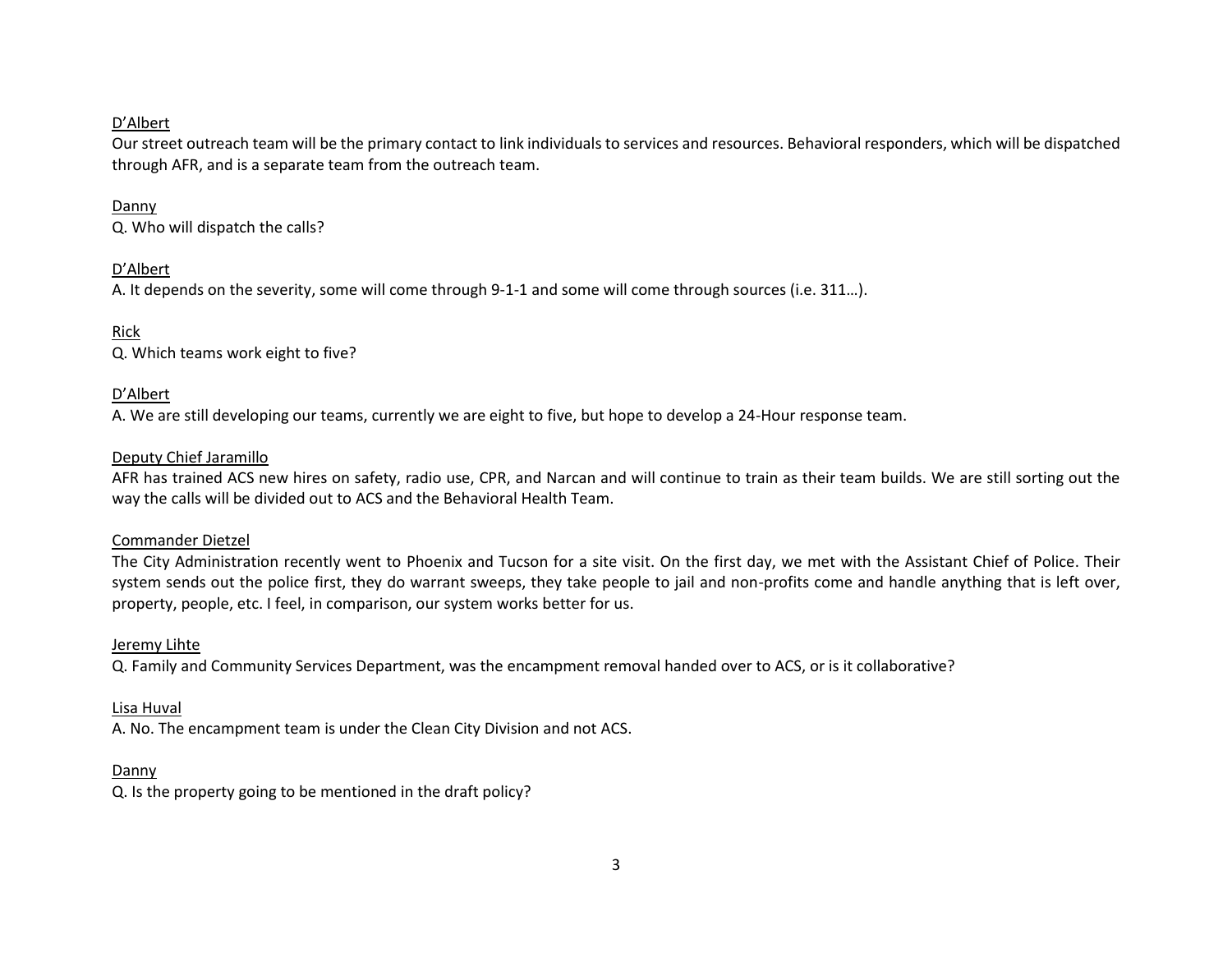#### Lisa Huval

A. The draft policy allows the city to collect, transport, and store personal properties. We need to figure out the process.

#### **Albuquerque Community Safety Department Update, D'Albert Hall**

We just completed SOP's that were approved. Training is going well and continues. As of right now, we have five Behavioral Health responders. We are primarily going to deal with low equity, primarily P4, P5, type of Behavioral Health calls.

# **Gibson Health Club Update, Lisa Huval, Family, and Community Services**

I am the Deputy Director of Housing and Homelessness for the Department of Family and Community Services. We are hiring a Coordinator for our Gateway project.

The city acquired Gibson Medical Center on April 1st. Our vision is that this becomes Gibson Health Hub. The entire facility becomes a health hub for the community particularly the International District and that one component of the Gibson Health Hub will be a Gateway Center which is essentially an emergency shelter with robust wraparound services that helps folks transition into safe and stable housing. We've been focused on working with the community and the neighborhood associations that are surrounding or in the proximity of the Gibson Health Hub as we start planning for not just the Gateway Center but the Gibson Health Hub operations. We want to start getting feedback around three operational elements that are part of a resolution that Counselor Davis sponsored and got passed through counsel which is safety entry and exits into the building and operational or overnight capacity. As currently zoned, we do have to get the conditional use approved in order to use Gibson Health Hub to provide overnight emergency shelter. We had a community meeting in June to focus on some specific aspects of the operational plan we're developing, and facilitated meetings that related to our conditional use request that we will be submitting later this summer. Those were challenging meetings, but folks had a lot of really great feedback and things that we need to think about. So with that, we're working on incorporating all of that feedback as well as our own thinking, into an operational plan for the Gateway Center shelter. We're in the thick of writing that operational plan right now. Our timeline at this point is to be presenting a draft to the community for feedback in early August; this will be available online. There will be a feedback form so there's going to be the opportunity for folks to give feedback. In the meantime, we have had meetings with a smaller group including neighborhood folks, as well as service providers to give us feedback to develop the operational plan. MHRAC does have representatives, Danny and Laura have both been participating in those groups.

We have hired a Gateway Administrator, Christy Hernandez formerly worked at Hopeworks ACT program. She will be our regular representative at the MHRAC meetings. We are planning to release our administrative policies by the end of this week so will be posted online, cabq.gov/gateway. The city submitted a conditional use application for the Health Hub earlier this month; the current zoning for the Gibson Health Hub allows the shelter as a conditional use to show that we have met certain criteria. There will be a certain hearing with the zoning hearing examiner next month.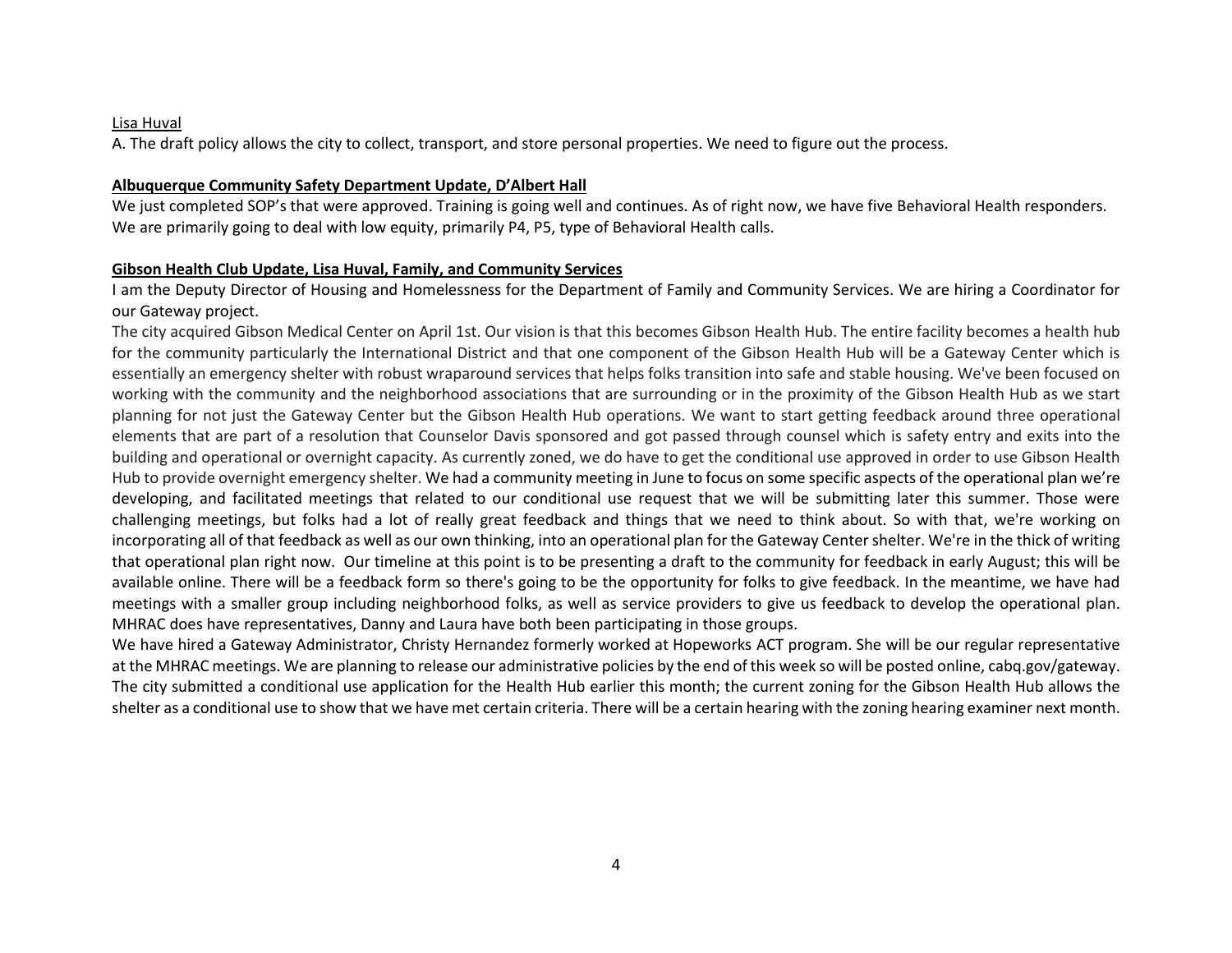# **IPRA Privacy, Maxell Kauffman**

IPRA –Inspection of Public Records Act: In respect to Body Cameras, how broad should we keep the disclosure for body cameras? I think it's legitimate to protect the privacy of others. Let's say they are having a bad day and before you know it, it's on social media. The Inspection of Public Records Act (IPRA) provides the public with access to information about governmental affairs. The law requires public access to most public records with a few exceptions. The law requires open access to almost all public records in state and local with few exceptions. Under IPRA the public has the right to take legal action if they are denied access to public records, and an important mechanism to empower the public.

Danny Q. Will ACS have cameras?

D'Albert A. No there will be no cameras.

# **CIU, APD, and BSS Report and Update**

Dr. Rosenbaum We have a new Clinician, Megan Aragon, who is going through training.

#### Commander Dietzel

The APD progress report is coming out soon.

We are in the final stages of our Certificate of Evaluation.

Crisis Intervention is no longer a unit we are now a division.

We are having a 40-Hour CIT class will be next week; it will be a smaller class, we now have to go back to wearing masks during class.

Laura Nguyen

Q. Will the Certificate of Evaluation be available to other agencies?

Commander Dietzel

A. Yes, we want to make it universal for any agency that wants it.

#### **Report and Update from C.O.A.S.T**

COAST has been really busy due to field calls being up. We are asking for ideas for financial resources to help COAST be able to get hotel rooms to help our consumers.